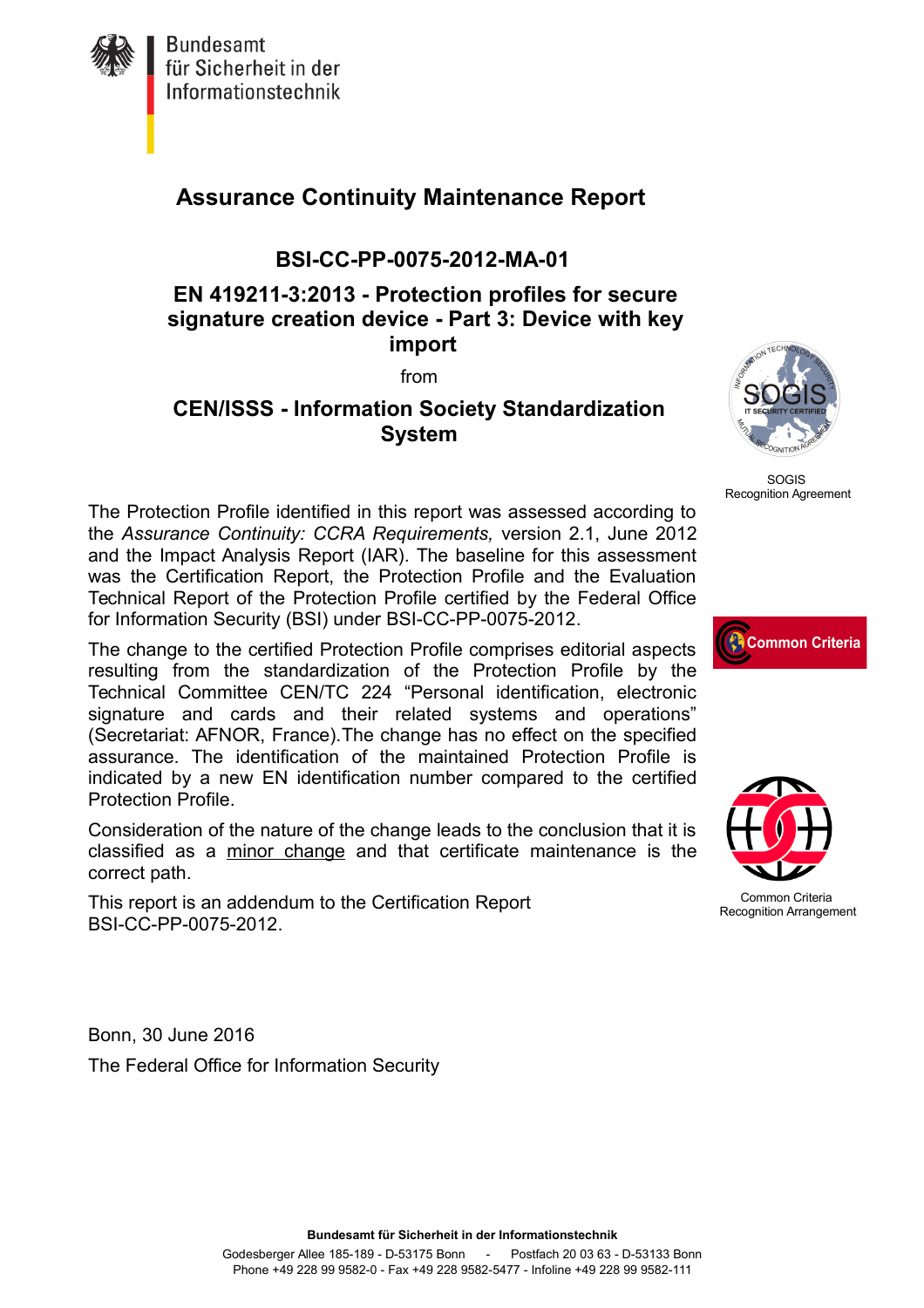## **Assessment**

The Protection Profile identified in this report was assessed according to the *Assurance Continuity: CCRA Requirements* [1] and the Impact Analysis Report (IAR) [2]. The baseline for this assessment was the Certification Report of the certified Protection Profile [3].

BSI generated an IAR [2] for the Common Criteria Protection Profile *EN 419211-3:2013 - Protection profiles for secure signature creation device - Part 3: Device with key import*. The IAR is intended to satisfy the requirements outlined in the document *Assurance Continuity: CCRA Requirements* [1]. In accordance with those requirements, the IAR describes the changes made to the certified Protection Profile.

The Protection Profile *EN 419211-3:2013 - Protection profiles for secure signature creation device - Part 3: Device with key import* was changed due to a CEN standardization. The scope of the current maintenance comprises the following kinds of editorial changes:

- Changes were introduced related to standardization activities (e.g. changed foreword, adapted references to other parts of the SSCD Protection Profiles).
- Editorial changes (numbering, grammatical correction, positioning of tables, American English/British English, etc.) were done.
- The usage of modal auxiliary verbs was harmonized: before, "must" and "shall" were used in parallel. This was straightened by the substitution of "must" by "shall".

# **Conclusion**

The change to the Protection Profile is at the level of editorial changes. The change has no effect on the specified assurance.

Consideration of the nature of the change leads to the conclusion that it is classified as a minor change and that certificate maintenance is the correct path.

Therefore, BSI agrees that the assurance as outlined in the Certification Report [3] is maintained for this version of the Protection Profile [4].

The maintenance process did use the english DIN version of EN 419211-3:2013. According to the operational procedures of CEN, each National Standardization Body that is part of the CEN system is obliged to adopt each European Standard as a national standard and make it available to customers in their country. Therefore, one European Standard (EN) becomes the national standard in all countries covered by CEN Members. Every statement in this Assurance Continuity Maintenance Report is therefore also valid for every national standard (english version) and the PP from every country is identical to the evaluated one. National translations have not been covered.

This report is an addendum to the Certification Report [3].